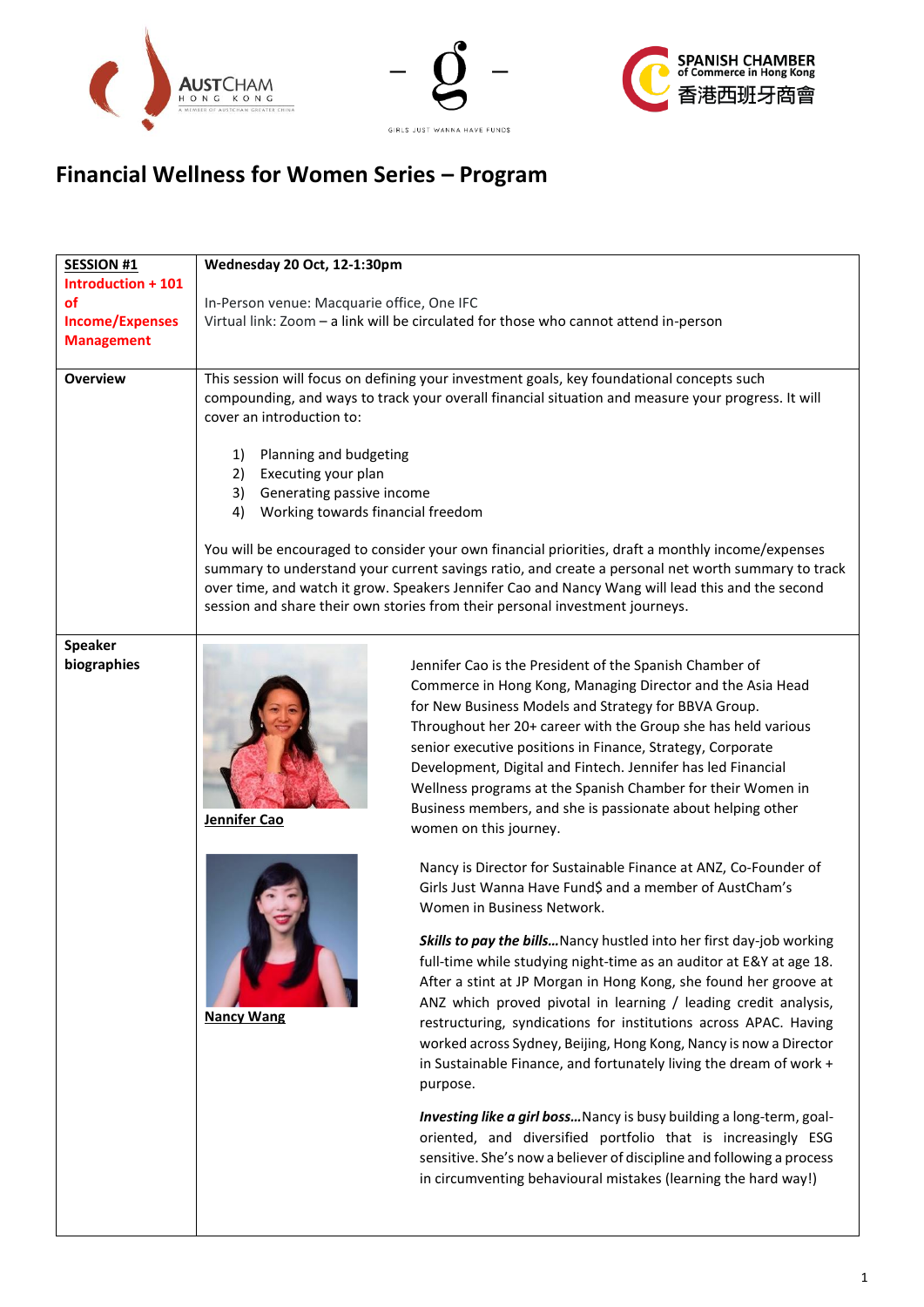





GIRLS JUST WANNA HAVE FUND\$

| Session #2                | Wednesday 3 Nov, 12-1pm                                                                                                                                                                                                                                                                                                                                                                                                                                                                                 |  |
|---------------------------|---------------------------------------------------------------------------------------------------------------------------------------------------------------------------------------------------------------------------------------------------------------------------------------------------------------------------------------------------------------------------------------------------------------------------------------------------------------------------------------------------------|--|
| <b>Financial Planning</b> | (Virtual link: Zoom - a link will be circulated)                                                                                                                                                                                                                                                                                                                                                                                                                                                        |  |
| <b>Overview</b>           | This session will introduce the concept of building an investment portfolio based on your personal<br>circumstances and the amount you have available to invest, key considerations when allocating<br>funds, and how you can make changes to your investment mix as your needs and priorities change<br>throughout your life.                                                                                                                                                                          |  |
| <b>Speaker</b>            |                                                                                                                                                                                                                                                                                                                                                                                                                                                                                                         |  |
| biography                 | Jennifer Cao                                                                                                                                                                                                                                                                                                                                                                                                                                                                                            |  |
|                           | Jennifer Cao is President of the Spanish Chamber of Commerce in Hong Kong, and Managing<br>Director and the Asia Head for New Business Models and Strategy for BBVA Group.                                                                                                                                                                                                                                                                                                                              |  |
|                           | Throughout her 20+ career with the Group she has held various senior executive positions in<br>Finance, Strategy, Corporate Development, Digital and Fintech. Jennifer has led Financial<br>Wellness programs at the Spanish Chamber for their Women in Business members, and she is<br>passionate about helping other women on this journey.                                                                                                                                                           |  |
|                           | <b>Nancy Wang</b>                                                                                                                                                                                                                                                                                                                                                                                                                                                                                       |  |
|                           | Nancy is Director for Sustainable Finance at ANZ, Co-Founder of Girls Just Wanna Have<br>Fund\$ and a member of AustCham's Women in Business Network.                                                                                                                                                                                                                                                                                                                                                   |  |
|                           | Skills to pay the bills<br>Nancy hustled into her first day-job working full-time while studying night-time as an auditor at<br>E&Y at age 18. After a stint at JP Morgan in Hong Kong, she found her groove at ANZ which proved<br>pivotal in learning / leading credit analysis, restructuring, syndications for institutions across<br>APAC. Having worked across Sydney, Beijing, Hong Kong, Nancy is now a Director in Sustainable<br>Finance, and fortunately living the dream of work + purpose. |  |
|                           | Investing like a girl boss<br>Nancy is busy building a long-term, goal-oriented, and diversified portfolio that is increasingly<br>ESG sensitive. She's now a believer of discipline and following a process in circumventing<br>behavioural mistakes (learning the hard way!)                                                                                                                                                                                                                          |  |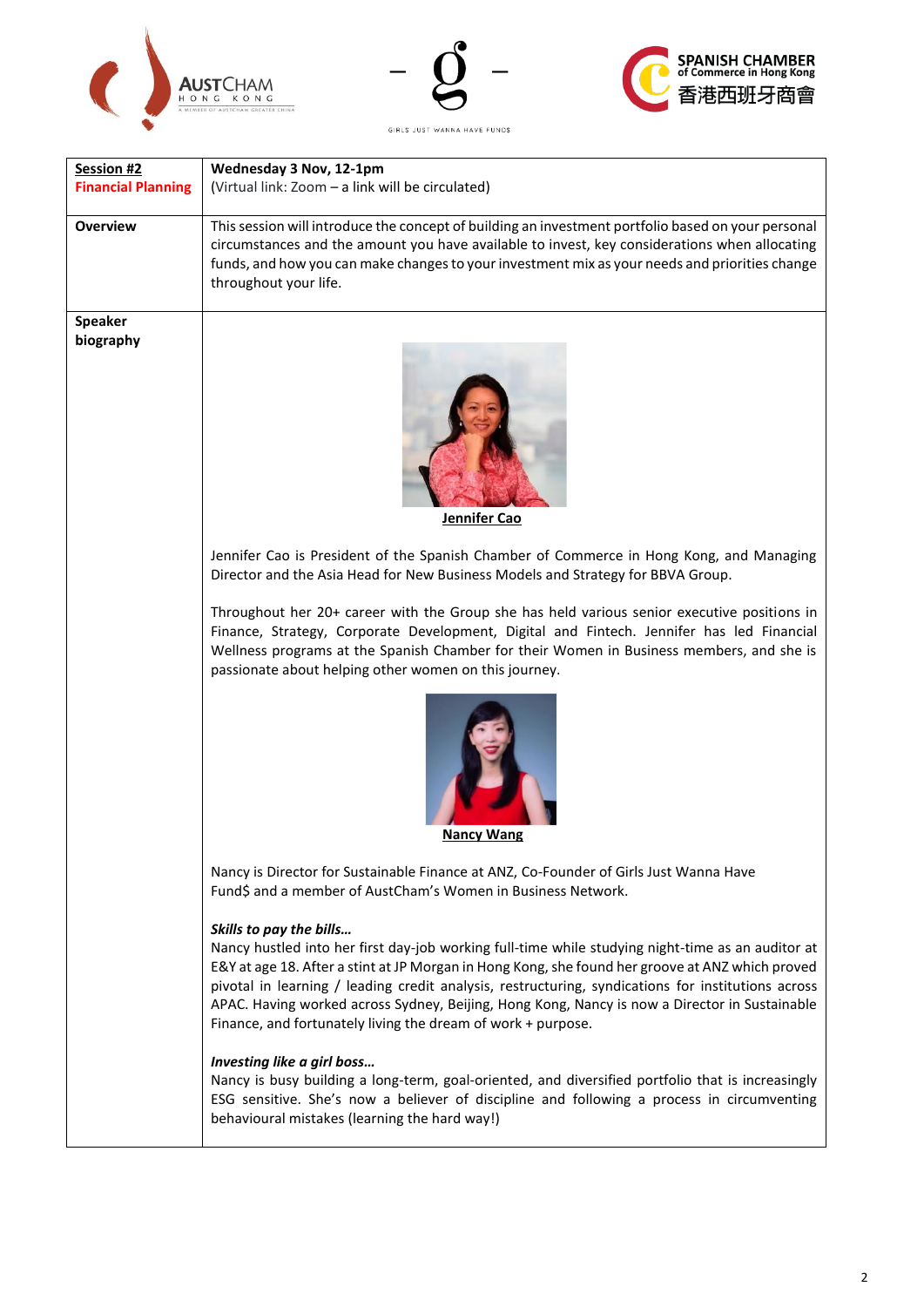





| Session #3         | Wednesday 17 Nov, 12-1pm                                                                                                                                                                                                                                                                                                                                                                                                                                                                                |
|--------------------|---------------------------------------------------------------------------------------------------------------------------------------------------------------------------------------------------------------------------------------------------------------------------------------------------------------------------------------------------------------------------------------------------------------------------------------------------------------------------------------------------------|
| <b>101 on</b>      | (Virtual link: Zoom - a link will be circulated)                                                                                                                                                                                                                                                                                                                                                                                                                                                        |
| <b>Investments</b> |                                                                                                                                                                                                                                                                                                                                                                                                                                                                                                         |
| <b>Overview</b>    | This interactive session will cover the main types of traditional and non-traditional investments, then<br>speakers will spend the majority of the session sharing their own experiences, mindsets and the key<br>principles they follow when investing. The session will include panel discussion and Q&A to dive deeper<br>into topics raised.                                                                                                                                                        |
|                    | Panellists will include Tanya Gan, Gemma Tregenza and Nancy Wang from Girls Just Wanna Have Fund\$ -<br>Hong Kong's home-grown non-profit organisation dedicated to closing the gender investment gap - and<br>Jo Orgill, experienced investor, and AustCham Women in Business Network contributor.                                                                                                                                                                                                     |
| <b>Speaker</b>     |                                                                                                                                                                                                                                                                                                                                                                                                                                                                                                         |
| biographies        | Tanya Gan<br>Tanya is Co-Founder of Girls Just Wanna Have Fund\$.                                                                                                                                                                                                                                                                                                                                                                                                                                       |
|                    | Skills to pay the bills Tanya had her first taste of finance working in a bank whilst studying at university,<br>to gain experience and earn pocket money. With an International Business major, she stepped out of her<br>comfort zone and navigated her life and career through regional financial markets including Japan, Hong<br>Kong, Australia, Singapore and Malaysia. Tanya is currently a Director of Electronic Trading based in Hong                                                        |
|                    | Kong.                                                                                                                                                                                                                                                                                                                                                                                                                                                                                                   |
|                    | Investing like a girl boss Tanya believes a long-term investment strategy is the path to financial<br>independence, as such she has taken a disciplined approach to investing early and regularly to build a<br>portfolio of income-generating assets. Her motto? Ensure your money works for you, and not the other<br>way around!                                                                                                                                                                     |
|                    | Jo Orgill                                                                                                                                                                                                                                                                                                                                                                                                                                                                                               |
|                    | Jo is a partner and director of HFL Advisors Limited and serving as Co-Chair of the Australian Chamber of<br>Commerce in Hong Kong Finance, Legal and Tax Committee, and is an active participant of the Women in<br><b>Business Network.</b>                                                                                                                                                                                                                                                           |
|                    | Jo has nearly 30 years' experience in financial services across hedge funds, markets, regulatory advocacy<br>and chartered accountancy. Having spent the last 23 years in Hong Kong and holding senior leadership<br>roles in investment banking and asset management, Jo has experience across asset classes and investment<br>strategies, as well as business and economic cycles.                                                                                                                    |
|                    | She has also worked in London, Singapore and Australia, where she made her first move into markets as a<br>stockbroker. Jo is a partner and director of HFL Advisors Limited, a governance and sound practice hedge<br>fund advisory platform based in Hong Kong. Prior to this she held a number of senior positions in<br>investment banking servicing asset management clients as well performing governance related roles, for<br>companies such as Barclays, Samsung Securities and Credit Suisse. |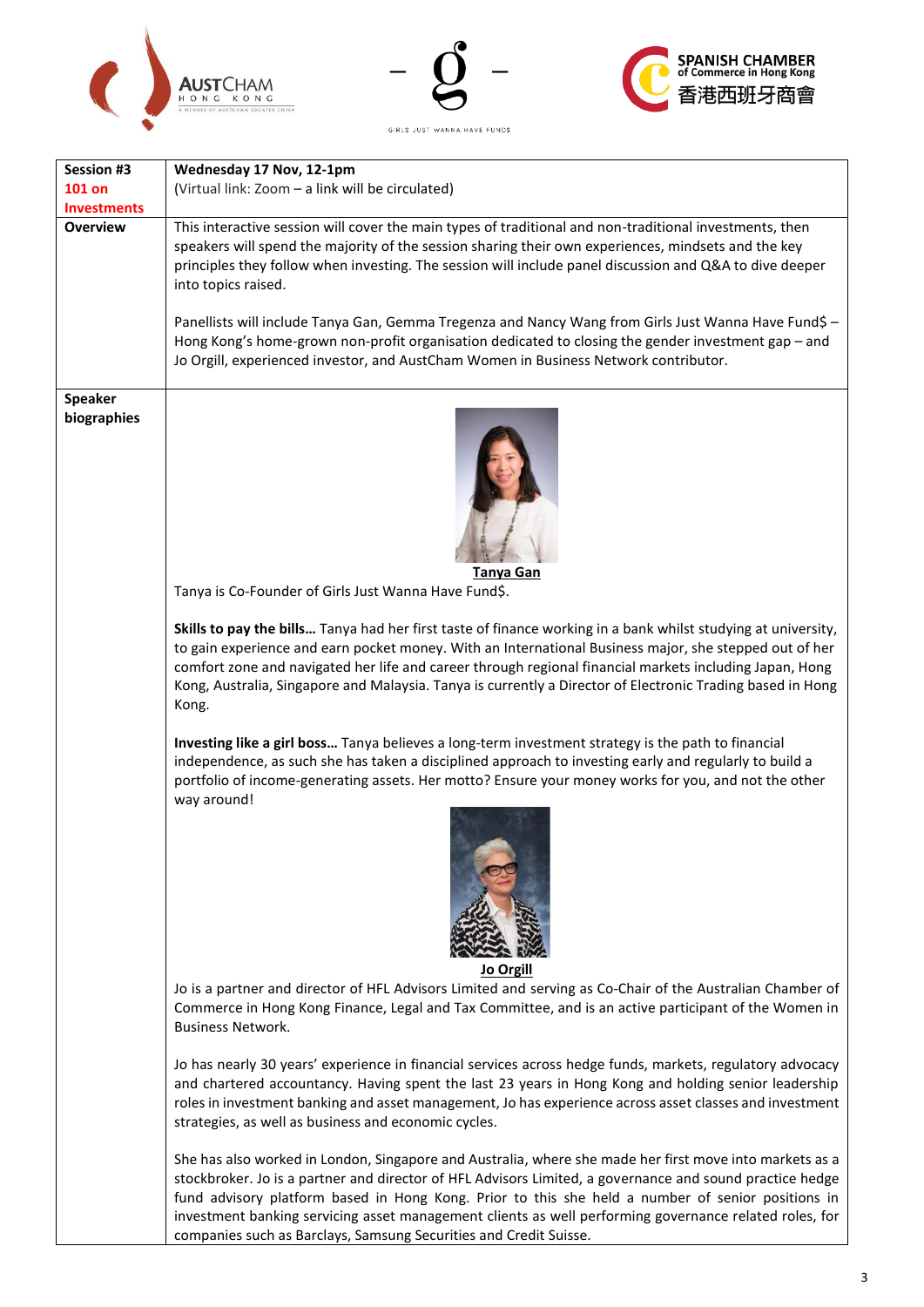





GIRLS JUST WANNA HAVE FUNDS



Gemma is Market Operations Leader and Director at EY, and Co-Founder of Girls Just Wanna Have Fund\$.

## *Skills to pay the bills…*

Gemma started her career issuing Aussie bank debt before moving to Singapore to pursue a business strategy role. Not one to shy away from a challenge, this gal warrior also managed to complete all three levels of CFA accreditation, before making the move to the bustling city of Hong Kong! Still on the strategy side but now out of finance and into consulting, Gemma has started a new decade with a new version of herself: Chief of Staff.

#### *Investing like a girl boss…*

With a long-term lens, Gemma is driven by her strong desire and goal to be financially independent and secure enough to work for the love of it, not because she's "stuck". Having assets and a secondary income source is paramount to her strategy.



 **Nancy Wang**

Nancy is Director for Sustainable Finance at ANZ, Co-Founder of Girls Just Wanna Have Fund\$ and a member of AustCham's Women in Business Network.

#### *Skills to pay the bills…*

Nancy hustled into her first day-job working full-time while studying night-time as an auditor at E&Y at age 18. After a stint at JP Morgan in Hong Kong, she found her groove at ANZ which proved pivotal in learning / leading credit analysis, restructuring, syndications for institutions across APAC. Having worked across Sydney, Beijing, Hong Kong, Nancy is now a Director in Sustainable Finance, and fortunately living the dream of work + purpose.

#### *Investing like a girl boss…*

Nancy is busy building a long-term, goal-oriented, and diversified portfolio that is increasingly ESG sensitive. She's now a believer of discipline and following a process in circumventing behavioural mistakes (learning the hard way!)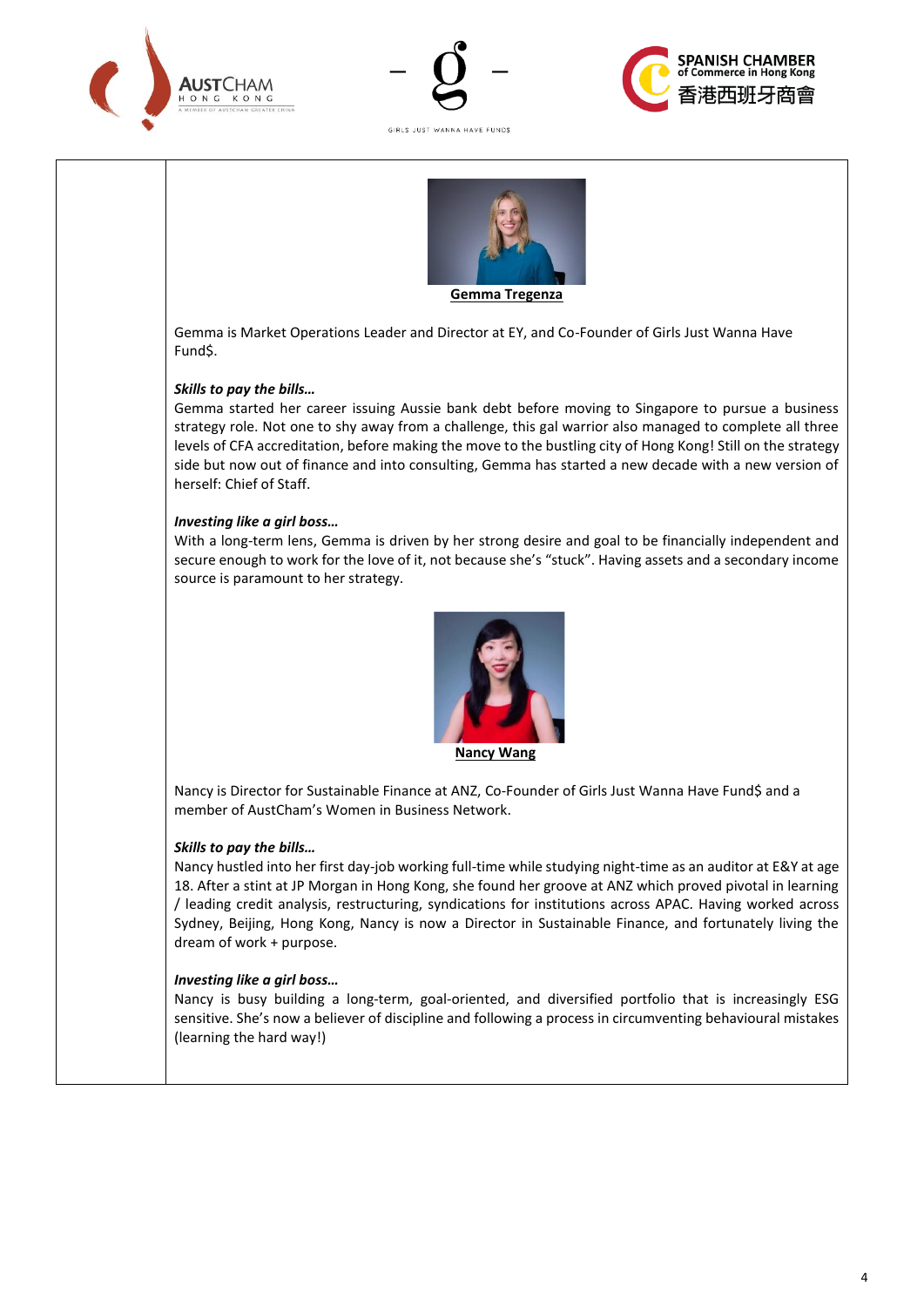





| Session #4 -           | Wednesday 24 November, 12-1pm                                                                                                |
|------------------------|------------------------------------------------------------------------------------------------------------------------------|
| <b>Equities, fixed</b> | (Virtual link: Zoom - a link will be circulated)                                                                             |
| income, and asset      |                                                                                                                              |
| allocation             |                                                                                                                              |
|                        |                                                                                                                              |
| <b>Overview</b>        | This session will dive into equities (shares) and fixed income, wrapping up with Q&A.                                        |
|                        |                                                                                                                              |
|                        | Speakers will outline the fundamentals of these types of investments - such as what ownership                                |
|                        | represents and their risk and return profiles, considerations in choosing an asset class and the                             |
|                        | various types of investment products within them, and the importance of investing over time.                                 |
|                        |                                                                                                                              |
| <b>Speaker</b>         |                                                                                                                              |
| biographies            |                                                                                                                              |
|                        |                                                                                                                              |
|                        |                                                                                                                              |
|                        |                                                                                                                              |
|                        |                                                                                                                              |
|                        |                                                                                                                              |
|                        |                                                                                                                              |
|                        |                                                                                                                              |
|                        | John Garrett                                                                                                                 |
|                        |                                                                                                                              |
|                        | John Garrett is Managing Director of MA Financial (formerly Moelis Australia), based in Sydney. He                           |
|                        | was previously the Head of Hedge Fund Advisory at UBS Investment Bank and Head of Sales                                      |
|                        | Trading at UBS.                                                                                                              |
|                        |                                                                                                                              |
|                        | John is an equities specialist and has over 25 years' experience in the financial markets across                             |
|                        | portfolio management, equity research, sales trading, property, and hedge funds. He has a                                    |
|                        | particular interest in writing about financial markets, specifically business strategy, investing,                           |
|                        | portfolio management, behavioural finance, and macroeconomics. He teaches MBA students                                       |
|                        | through his role as Adjunct Professor at IE Business School in Madrid. His website, which he                                 |
|                        | originally created to share insights with his children, hosts his blog and other reading resources:<br>www.MastersInvest.com |
|                        |                                                                                                                              |
|                        |                                                                                                                              |
|                        |                                                                                                                              |
|                        |                                                                                                                              |
|                        |                                                                                                                              |
|                        |                                                                                                                              |
|                        |                                                                                                                              |
|                        |                                                                                                                              |
|                        |                                                                                                                              |
|                        | <b>Hunter Jamieson</b>                                                                                                       |
|                        |                                                                                                                              |
|                        | Hunter recently joined L.V. Continuum & Co as Managing Director and Country Head Hong Kong.                                  |
|                        | Previously he was Deputy Head of the Active Advisory Business at UBS Wealth Management Hong                                  |
|                        | Kong - serving the region's largest and sophisticated private clients and family offices.                                    |
|                        |                                                                                                                              |
|                        | Prior to joining UBS Wealth Management, Hunter was a Senior Macro Salesperson in UBS                                         |
|                        | Investment Bank in Singapore, Sydney and Hong Kong. Having joined in 2011, Hunter held various                               |
|                        | senior positions within the Investment Bank; including APAC Head of Corporates & Global Family                               |
|                        | Offices for FX, Rates and Credit; and APAC Head of Client Office. Hunter graduated from the                                  |
|                        | University of Sydney with a Bachelor of Economics and is currently completing a Double Masters in                            |
|                        | Wealth Management from the Universities of Rochester and Bern.                                                               |
|                        |                                                                                                                              |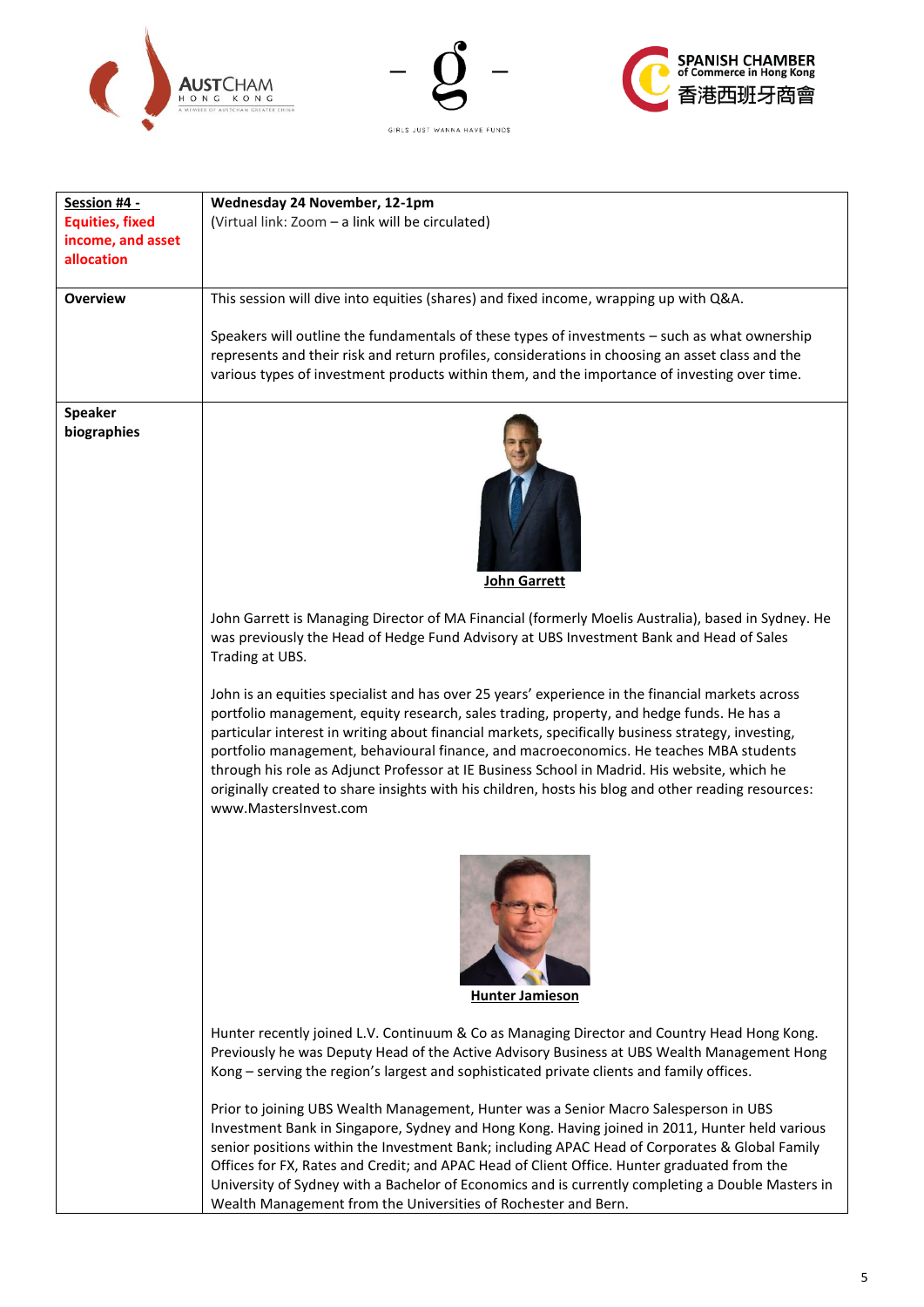





| Session #5                    | Wednesday 1 December, 12-1pm                                                                                                                                                                                                                                                                                                                                                                                                                                                                                                                                                                                                                                                             |  |
|-------------------------------|------------------------------------------------------------------------------------------------------------------------------------------------------------------------------------------------------------------------------------------------------------------------------------------------------------------------------------------------------------------------------------------------------------------------------------------------------------------------------------------------------------------------------------------------------------------------------------------------------------------------------------------------------------------------------------------|--|
| <b>Special</b>                | (Virtual link: Zoom - a link will be circulated)                                                                                                                                                                                                                                                                                                                                                                                                                                                                                                                                                                                                                                         |  |
| considerations for            |                                                                                                                                                                                                                                                                                                                                                                                                                                                                                                                                                                                                                                                                                          |  |
| <b>Australian (or</b>         |                                                                                                                                                                                                                                                                                                                                                                                                                                                                                                                                                                                                                                                                                          |  |
| Spanish/EU)                   |                                                                                                                                                                                                                                                                                                                                                                                                                                                                                                                                                                                                                                                                                          |  |
| citizens and                  |                                                                                                                                                                                                                                                                                                                                                                                                                                                                                                                                                                                                                                                                                          |  |
| permanent                     |                                                                                                                                                                                                                                                                                                                                                                                                                                                                                                                                                                                                                                                                                          |  |
| residents                     |                                                                                                                                                                                                                                                                                                                                                                                                                                                                                                                                                                                                                                                                                          |  |
| <b>Overview</b>               | There will be separate parallel sessions for Australian citizens and permanent residents, and<br>Spanish/EU citizens and permanent residents.                                                                                                                                                                                                                                                                                                                                                                                                                                                                                                                                            |  |
|                               | <b>Australia Session:</b>                                                                                                                                                                                                                                                                                                                                                                                                                                                                                                                                                                                                                                                                |  |
|                               | There are special considerations for Australian citizens and permanent residents when investing in<br>Australia as well as abroad, particularly with respect to the onshore tax regimes. For example, in<br>Australia there is a unique system of franking credits that attach to dividends and varying treatment of<br>capital gains across asset classes, as well as tax concessions for superannuation funds. There are<br>advantages and disadvantages to being a tax resident or non-resident to be aware of and plan for.<br>This session covers the key things to keep in mind when investing while living outside of Australia, as<br>well as potential relocation to Australia. |  |
| <b>Speaker</b><br>biographies |                                                                                                                                                                                                                                                                                                                                                                                                                                                                                                                                                                                                                                                                                          |  |
|                               | Anne Graham, CEO & Director, Story Wealth Management                                                                                                                                                                                                                                                                                                                                                                                                                                                                                                                                                                                                                                     |  |
|                               | Anne Graham is an experienced, award-winning financial planner. She specialises in all aspects of<br>planning for retirement, advising clients how to "confidently write the next chapter in their story". In<br>her 30+ year career she has also been involved various committees, advisory councils and not-for-<br>profit organisations, including a number of years as director of the Future2 Foundation.                                                                                                                                                                                                                                                                           |  |
|                               | Anne is a Certified Financial Planner©, a CPA and has a Masters in Applied Finance and Investment.<br>She has experienced the rewards and challenges of being based abroad in NYC and Singapore, and is<br>now living in Melbourne, Australia.                                                                                                                                                                                                                                                                                                                                                                                                                                           |  |

| Session #6           | Wednesday 8 Dec, $6.30 - 8.30$ pm, in person                                                                                                                                                                                                                                                                                                                            |  |
|----------------------|-------------------------------------------------------------------------------------------------------------------------------------------------------------------------------------------------------------------------------------------------------------------------------------------------------------------------------------------------------------------------|--|
| It's a wrap! Closing |                                                                                                                                                                                                                                                                                                                                                                         |  |
| Party                | In-Person venue: Macquarie office                                                                                                                                                                                                                                                                                                                                       |  |
| <b>Overview</b>      | This session provides a wrap-up summary of the series and networking drinks to celebrate the new,<br>empowering knowledge you have in building your financial health and future. There will also be<br>speakers from the series and other experts within the Chamber network on hand to answer questions<br>and help you consider next steps in your investing journey. |  |